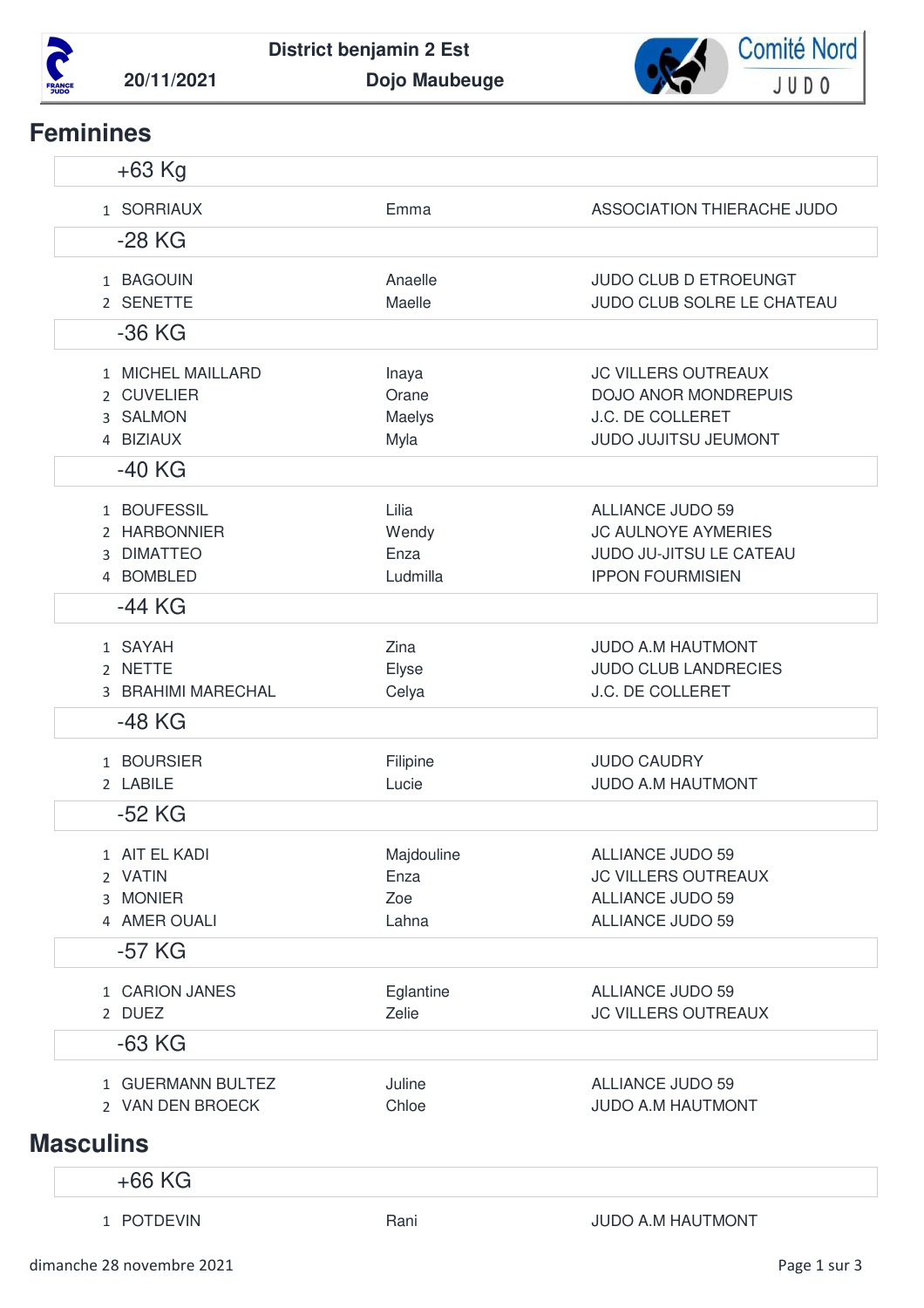|                |                             | <b>District benjamin 2 Est</b> | <b>Comité Nord</b>                              |
|----------------|-----------------------------|--------------------------------|-------------------------------------------------|
| FRANCE<br>7UDO | 20/11/2021                  | Dojo Maubeuge                  | JUDO                                            |
|                | 2 VACHAUDEZ                 | Ethan                          | <b>JUDO A.M HAUTMONT</b>                        |
|                | 3 DOUHI                     | Nasredine                      | <b>ALLIANCE JUDO 59</b>                         |
|                | $-27$ KG                    |                                |                                                 |
|                | 1 CREVISIER                 | Robin                          | <b>ALLIANCE JUDO 59</b>                         |
|                | 2 COIFARD                   | Matheo                         | <b>JC VILLERS OUTREAUX</b>                      |
|                | $-30$ KG                    |                                |                                                 |
|                | 1 CARPENTIER                | Nolann                         | <b>JC VILLERS OUTREAUX</b>                      |
|                | 2 BENATMANE<br>3 AMER-OUALI | Nahil<br>Othmen                | A.M. MAUBEUGE<br><b>ALLIANCE JUDO 59</b>        |
|                | 4 HESCOTTE                  | Ryan                           | <b>JUDO A.M HAUTMONT</b>                        |
|                | 5 NAMANE                    | Yanis                          | <b>ALLIANCE JUDO 59</b>                         |
|                | -34 KG                      |                                |                                                 |
|                | 1 CARPENTIER                | Tristan                        | <b>JC VILLERS OUTREAUX</b>                      |
|                | 2 QUENNERY                  | <b>Basile</b>                  | <b>IPPON FOURMISIEN</b>                         |
|                | 3 PAINT                     | Romaric                        | <b>ALLIANCE JUDO 59</b>                         |
|                | 3 RONCHIN                   | Emilien                        | <b>JC SOLESMOIS</b>                             |
|                | 5 AKASSOUH                  | Mohamed zaid                   | <b>ALLIANCE JUDO 59</b>                         |
|                | 5 HEBBAR                    | Hakim                          | <b>JC FERRIEROIS</b>                            |
|                | 7 BRASSEUR                  | Lory                           | JUDO CLUB DE BACHANT                            |
|                | 7 KISIEL                    | Raphael                        | JUDO CLUB DE BACHANT                            |
|                | 9 POULAIN                   | Yannick                        | <b>BUDO CLUB BERTRESIEN</b>                     |
|                | $-38$ KG                    |                                |                                                 |
|                | 1 MONIER                    | <b>Bastien</b>                 | <b>ALLIANCE JUDO 59</b>                         |
|                | 2 DESSERY                   | Pierre louis                   | <b>JC VILLERS OUTREAUX</b>                      |
|                | 3 KOMA                      | Trystan                        | <b>ALLIANCE JUDO 59</b>                         |
|                | 3 ROUSSEAU<br>5 ELOUAHABI   | Nael<br>Adam                   | JUDO JUJITSU JEUMONT<br><b>ALLIANCE JUDO 59</b> |
|                | 5 LEGRAND                   | Simon                          | <b>JC FERRIEROIS</b>                            |
|                | 5 SERE                      | Galileo                        | JUDO CLUB SOLRE LE CHATEAU                      |
|                | 5 WATTELLE                  | <b>Baptiste</b>                | <b>JC VILLERS OUTREAUX</b>                      |
|                | 9 IDDER                     | Erwan                          | <b>ALLIANCE JUDO 59</b>                         |
|                | 10 DESTUYVER                | <b>Islam</b>                   | <b>ALLIANCE JUDO 59</b>                         |
|                | 11 MAZURIER                 | Mael                           | <b>ALLIANCE JUDO 59</b>                         |
|                | 11 RAISS                    | Imrane                         | A.M. MAUBEUGE                                   |
|                | 13 SORRIAUX                 | Mickael                        | ASSOCIATION THIERACHE JUDO                      |
|                | -42 KG                      |                                |                                                 |
|                | 1 DJORDJEVIC                | Mateja                         | <b>ALLIANCE JUDO 59</b>                         |
|                | 2 SANCHEZ                   | Loan                           | JUDO CLUB DE GOMMEGNIES                         |
|                | 3 DEVERSAIN                 | Nathan                         | <b>ALLIANCE JUDO 59</b>                         |
|                | 3 MEFTALIS                  | <b>Ilyes</b>                   | ALLIANCE JUDO 59                                |
|                | 5 BOVAY<br>5 FIEVET         | Ivan                           | <b>IPPON FOURMISIEN</b><br><b>JUDO CAUDRY</b>   |
|                | 7 ZIANE                     | Lucas<br>Yanis                 | <b>JC VILLERS OUTREAUX</b>                      |
|                | 8 PANIEN                    | Arthur                         | <b>JC SOLESMOIS</b>                             |
|                | 9 GUIOT                     | Antoine                        | JUDO CLUB DE GOMMEGNIES                         |
|                |                             |                                |                                                 |

 $\overline{1}$